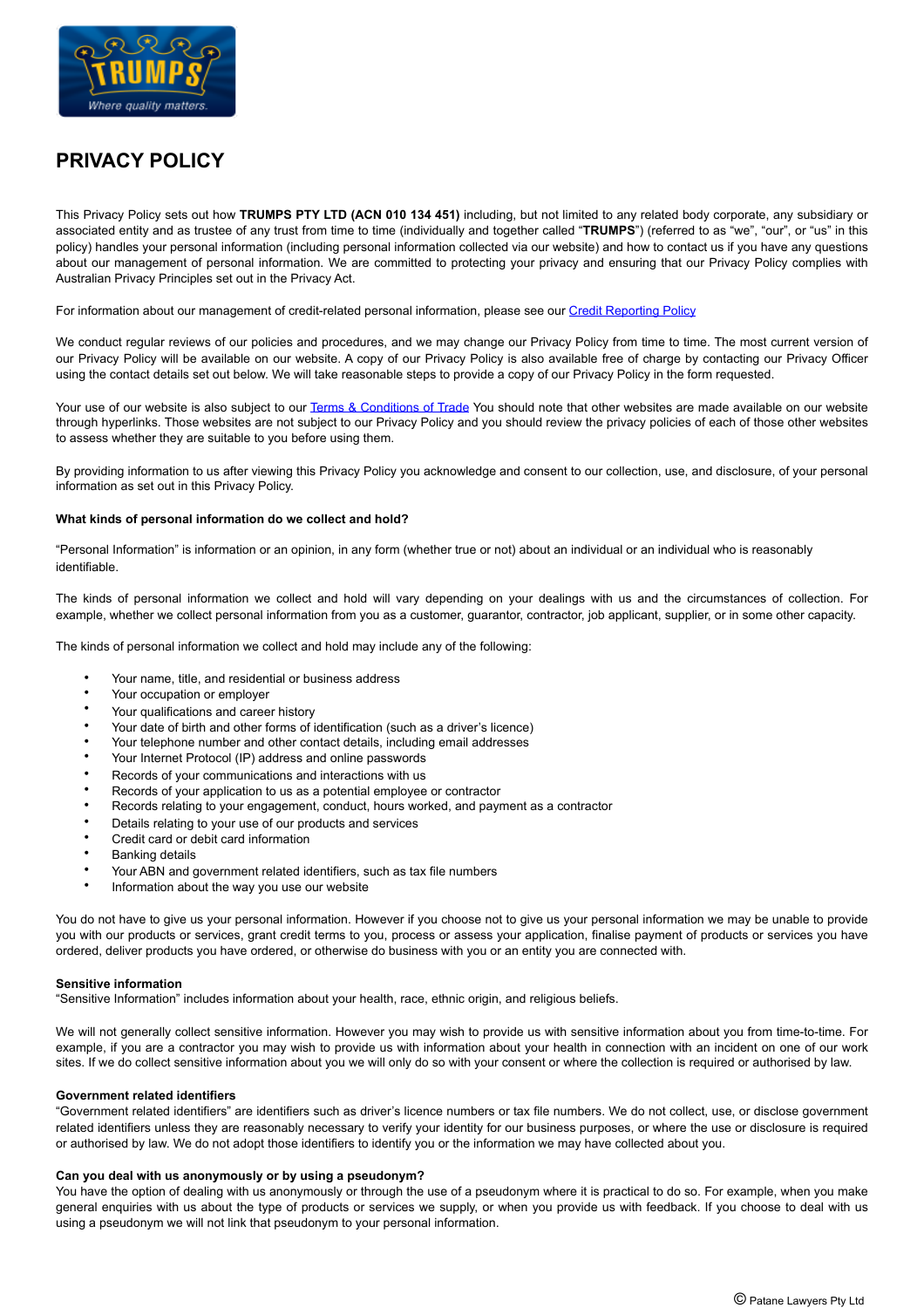However we may be unable to deal with you or an entity you are connected with if we cannot identify you. For example, we may not be able to supply purchased goods or services to you without knowing your name and address. In some circumstances we may be required by law only to deal with an individual who has identified themselves.

## **How do we collect your personal information?**

We will collect your personal information from you directly whenever it is reasonable and practical to do so. There are a number of ways we may collect your personal information, including when you:

- Submit information through our website
- Deal with us face-to-face, in writing (by letter, facsimile, or email), or by telephone
- Participate in any of our events or promotions, or subscribe to any of our publications
- Submit an application, quote, purchase order and/or service request to us
- Visit our website (such as through the use of 'cookies' to record the way you use our website)
- In the course of supplying products and service to you, or through our other dealings with you

Where we outsource our functions to third party service providers, those providers may also collect personal information from you on our behalf.

In some cases we may collect your personal information from publicly available records, our related bodies corporate, or non-related third parties. The circumstances where we collect your personal information from third parties may include:

- From your employer, in relation to products or services we supply to your employer as our contractor or as our customer
- From an individual or entity who may be providing services to you as our contractor
- From a third party who supplies us with products or services, including our suppliers, agents and advisors
- From a third party (such as a trade referee or credit reporting body) to assist us in assessing your application for credit. For example, to verify the information you have provided to us or to assess your circumstances
- Where we need information from your current or former employer to assist us in assessing your job application or expression of interest as a contractor
- From a third party to assist us in locating or communicating with you
- From a third party to otherwise assist us in supplying you with products or services

At all times we will ensure that your personal information is collected in a lawful and fair way, and that we comply with the Privacy Act and the Australian Privacy Principles.

## **Collection of "cookies" and IP addresses**

We use technology known as "cookies" when you visit our website to collect information about the session between your computer and our website.

A "cookie" is a small data file that will be stored on your computer hard drive or browser, recording the way you use our website. For example, cookies may record which pages of our website you have looked at or the information you searched for. We may also create cookies to display information and enable a "remember me" option to automatically log you in the next time you use our website. You can refuse all cookies by turning them off in your browser, although this may mean you cannot access certain parts of the website.

Our system automatically collects the unique network address of your computer (generally known as an IP Address) so that our system can send information to your computer. While it is possible to determine the general location of a computer from its IP address, an IP address is otherwise anonymous. If you have an online account with us, we may collect and hold:

- The IP address of each login attempt against your email account
- Details of the log in request (such as the operating system and browser) so that we can better identify your system and improve our support
- Details of the login request time, success time, and the reason for any failure to log in

We do not otherwise use your IP address to personally identify you.

The internet is not a secure method of transmitting information. Other than where we use Secure Socket Layer (SSL) technology (such as for the transmission of credit card information), to the maximum extent permitted by law we cannot and do not accept responsibility for the security of information you send to or receive from us over the internet, or for the unauthorised access or use of that information.

## **How do we manage unsolicited information?**

If we receive any unsolicited personal information about you, which is not reasonably necessary for our business purposes, we will take steps to destroy or permanently de-identify that information as soon as it is reasonable and practical for us to do so. However we may be unable to destroy or de-identify unsolicited personal information if it would be unlawful for us to do so.

## **Why do we collect, hold, use, and disclose your personal information?**

We will only collect, use, and disclose your personal information for the purposes disclosed to you at the time it is collected, or to which you have consented, or as otherwise set out in this Privacy Policy.

We collect, use, and disclose personal information reasonably necessary for our business purposes and as required by law. Those purposes may include:

- Supplying our customers with products and services
- Managing the supply of our products and services (including processing invoices, receipts and payments)
- Managing relationships with our customers and stakeholders
- Responding to enquiries about applications, accounts, and our products and services (including through our technical publications and catalogues)
- Assessing credit applications and/or guarantees (which may involve disclosures to trade referees or credit reporting bodies for those purposes)
- Conducting checks for credit worthiness and/or fraud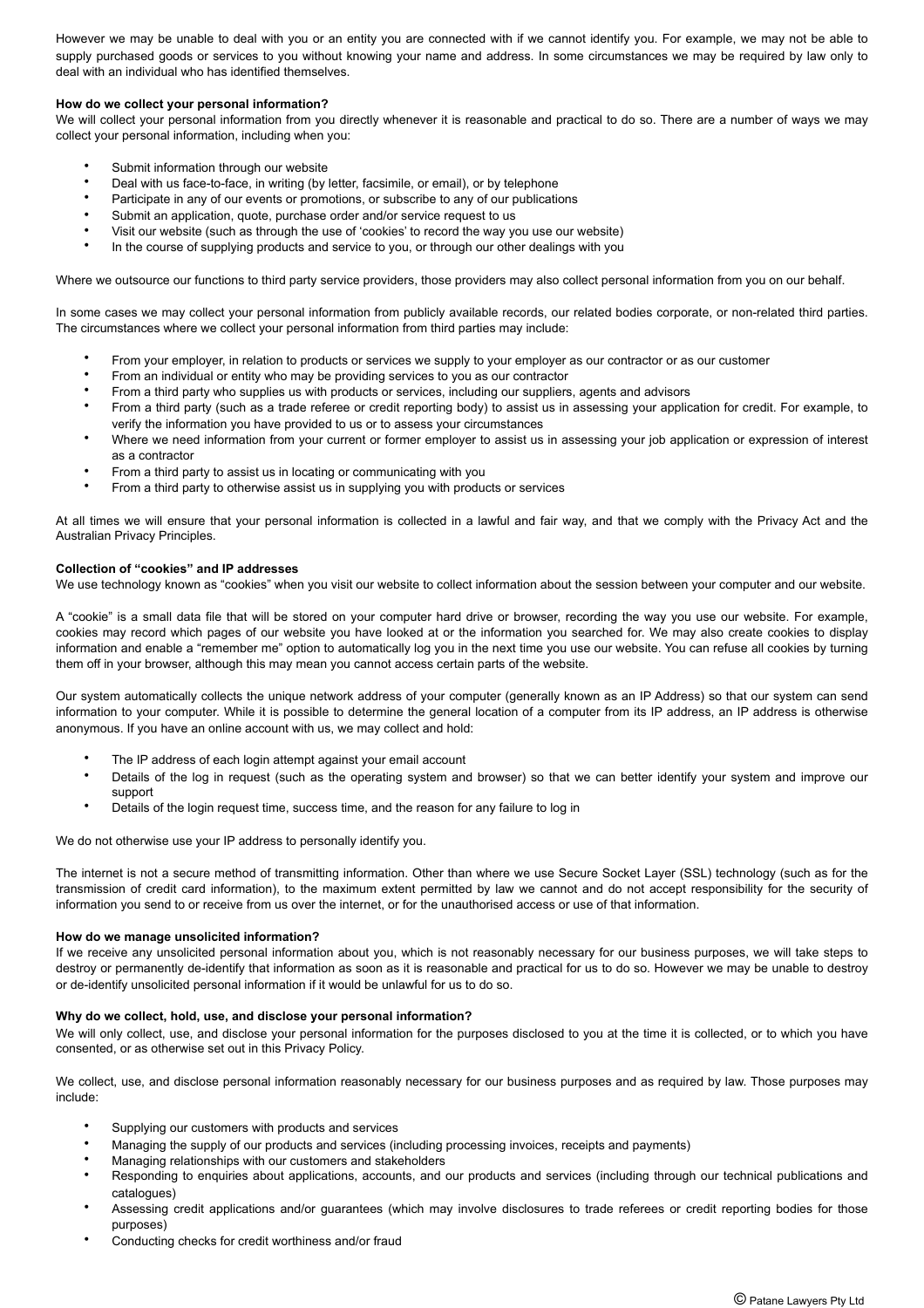- Assessing job applications or expressions of interest from potential contractors (which may involve verifying identity and/or work history for those purposes) and managing relationships with our contractors
- Assessing and investigating insurance claims or risks
- Dealing with complaints
- Ensuring safety on our work sites
- Conducting research, development, and marketing (including direct marketing)
- Debt collection, confidential dispute resolution, legal proceedings, or otherwise establishing, exercising or defending a legal or equitable claim
- Complying with legal and regulatory requirements. There are various Australian laws which require us to collect and/or disclose your personal information including the *Personal Property Securities Act 2009* and laws governing State and Territory real property and security interests (for example, to register and search for security interests).

We may also use or disclose your personal information for another purpose related to the primary purposes set out above. For example, we may use the information you have already given us to supply you with further products and services. However we will only use or disclose information for another purpose with your consent or if you would reasonably expect us to do so.

## **When will we disclose your personal information to third parties?**

We may disclose your personal information to our related bodies corporate and third parties for the purposes set out above. The third parties to whom we may disclose your personal information include:

- The manufacturers, suppliers, and contractors we use in our business
- Insurers, assessors, and underwriters
- Professional advisors and consultants (such as lawyers, accountants, and auditors)
- Debt collectors
- Your guarantors and security providers
- Credit reporting bodies, credit providers and other information providers
- Government and regulatory authorities (as required by law)
- Website hosts
- Organisations that assist us in research and development
- Third party service providers to whom we outsource some of our functions

## **Use of third party service providers**

We will disclose your personal information when we outsource certain of our functions to third party service providers. The functions we may outsource include:

- Managing the supply of our products and services (including processing invoices, receipts and payments)
- Establishing credit accounts and managing the credit provided to our customers
- Assessing credit applications and/or guarantees (which may involve disclosures to trade referees or credit reporting bodies for those purposes)
- Responding to enquiries about applications, accounts, and our products and services
- Conducting checks for credit worthiness and/or fraud
- Debt collection

Where we disclose your personal information to our third party service providers we require those providers to comply with the Privacy Act and APPs. Our third party service providers will not collect, use, or disclose your personal information for any purpose than our own, as set out in this Privacy Policy.

## **Direct marketing**

Direct marketing involves communicating with you directly for the purpose of promoting our goods and services to you. From time-to-time we may use and disclose the personal information we hold about you to let you know about special offers, promotions, and products and services we think may be of interest to you. We will engage in marketing unless you tell us otherwise. However you can opt-out of receiving marketing communications from us by contacting our Privacy Officer using the details set out below. We will ensure that your name is removed from our marketing list in those circumstances. You also have the right to ask us to identify the source of the personal information we use or disclose for the purpose of direct marketing.

We do not provide your personal information to other organisations for the purposes of direct marketing without your express consent.

## **Do we send your personal information overseas?**

We are not likely to disclose your personal information to overseas recipients.

## **How do we store and protect your personal information?**

We store personal information in both paper-based records and in electronic form (such as on computer servers) on our systems or the systems of our service providers. We take all reasonable precautions to safeguard your personal information from misuse, interference and loss, and unauthorised access, modification or disclosure, including:

- Restricting access to personal information stored in our electronic and paper-based records
- Using technology products to prevent unauthorised access to our electronic databases (such as industry standard firewalls)
- Staff training, policies and procedures in relation to the use of our computers and management of personal information
- Requiring all of our third party service providers to handle personal information in accordance with the Privacy Act and APPs

When we no longer need your personal information we will take reasonable steps to destroy or permanently de-identify that information.

## **How can you access your personal information?**

We take all reasonable steps to ensure that the personal information we collect, use, and disclose is accurate, up-to-date, complete, and relevant. If your personal details change at any time (such as your address or phone number) please contact our Privacy Officer.